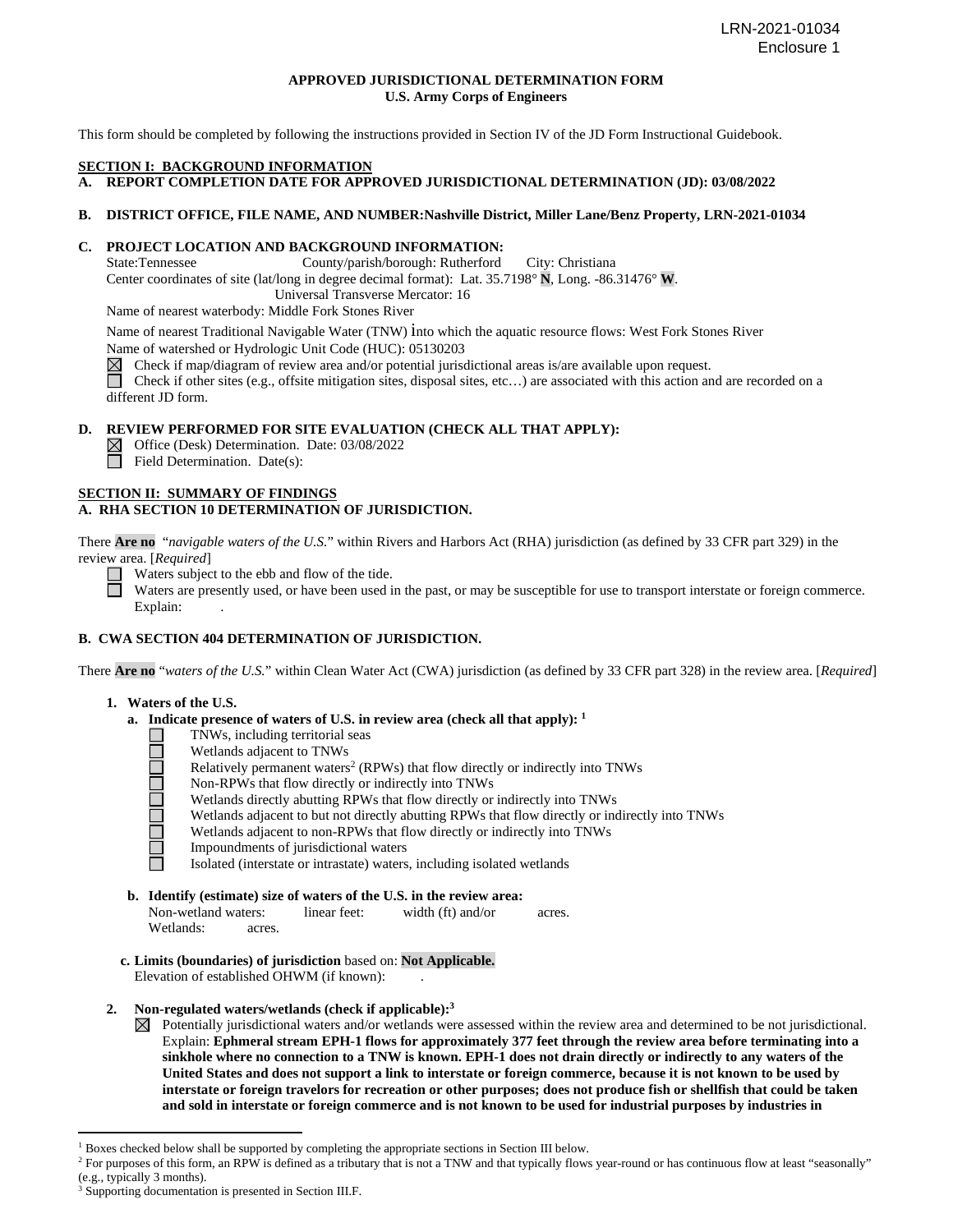**interstate commerce. The USACE considers EPH-1 a non-tributary and not jurisdictional under Section 404j of the Clean Water Act as defined by 33 CFR Part 328.3(a).** 

 **Ponds PND-1 & 2 are open water farm ponds dug in the upland soil series Talbott silt loam, were not dug in a jurisdictional tributary and with no connection to downstream jurisdictional waters. Per 33 CFR Part 238.3(b) "Artificial lakes and ponds created by the excavation and/or diking of dry land to collect and retain water which are used exclusively for such purposes as stock watering…". I have determined PND-1 & 2 are not waters of the United States and are not jurisdictional under Section 404 of the Clean Water Act as defined by 33 CFR Part 328.3(b)**.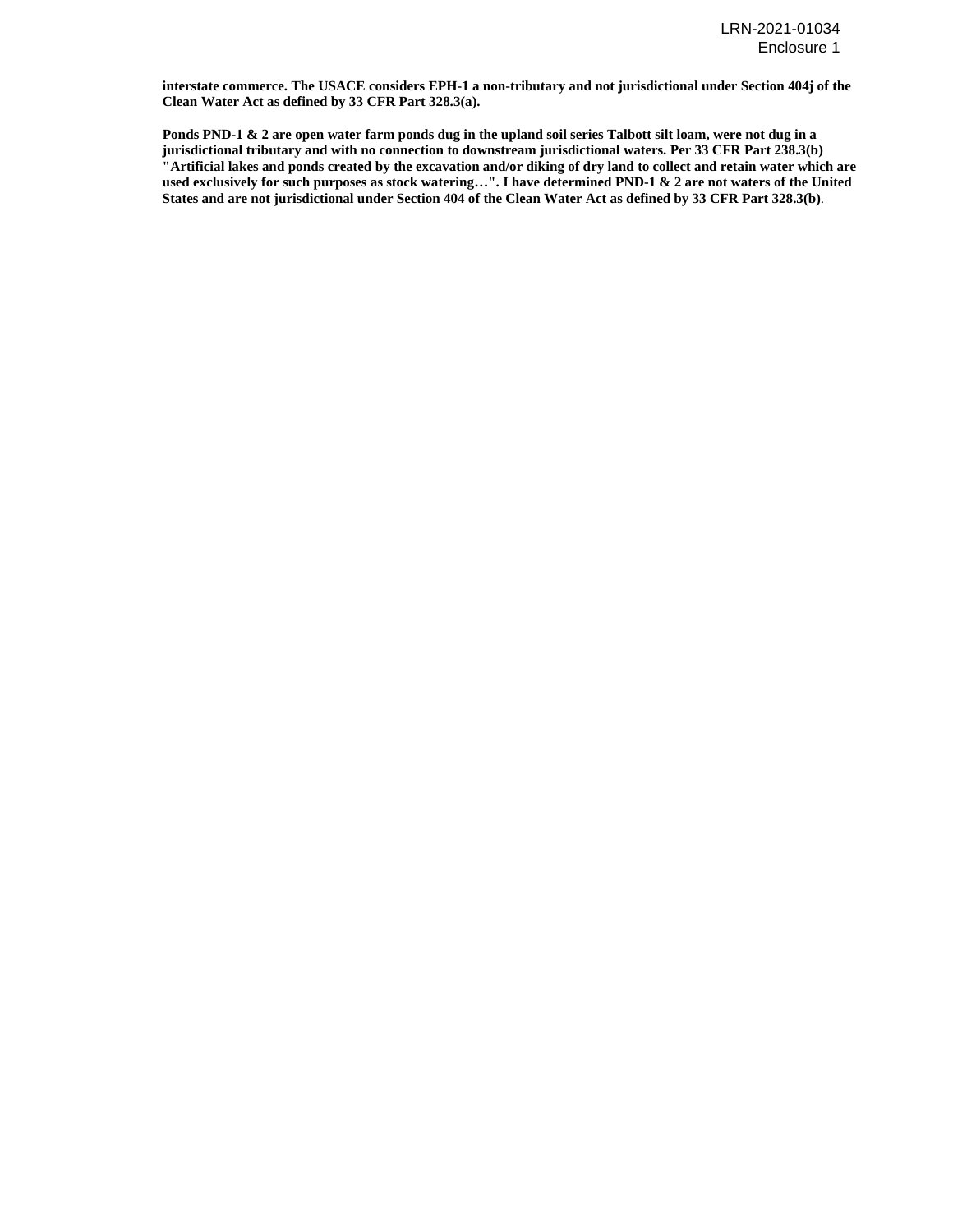#### **SECTION III: CWA ANALYSIS**

#### **A. TNWs AND WETLANDS ADJACENT TO TNWs**

**The agencies will assert jurisdiction over TNWs and wetlands adjacent to TNWs. If the aquatic resource is a TNW, complete Section III.A.1 and Section III.D.1. only; if the aquatic resource is a wetland adjacent to a TNW, complete Sections III.A.1 and 2 and Section III.D.1.; otherwise, see Section III.B below**.

 **1. TNW** 

Identify TNW: .

Summarize rationale supporting determination: .

#### **2. Wetland adjacent to TNW**

Summarize rationale supporting conclusion that wetland is "adjacent":

# **B. CHARACTERISTICS OF TRIBUTARY (THAT IS NOT A TNW) AND ITS ADJACENT WETLANDS (IF ANY):**

 **This section summarizes information regarding characteristics of the tributary and its adjacent wetlands, if any, and it helps determine whether or not the standards for jurisdiction established under Rapanos have been met.** 

 **The agencies will assert jurisdiction over non-navigable tributaries of TNWs where the tributaries are "relatively permanent waters" (RPWs), i.e. tributaries that typically flow year-round or have continuous flow at least seasonally (e.g., typically 3 months). A wetland that directly abuts an RPW is also jurisdictional. If the aquatic resource is not a TNW, but has year-round (perennial) flow, skip to Section III.D.2. If the aquatic resource is a wetland directly abutting a tributary with perennial flow, skip to Section III.D.4.** 

**A wetland that is adjacent to but that does not directly abut an RPW requires a significant nexus evaluation. Corps districts and EPA regions will include in the record any available information that documents the existence of a significant nexus between a relatively permanent tributary that is not perennial (and its adjacent wetlands if any) and a traditional navigable water, even though a significant nexus finding is not required as a matter of law.** 

**If the waterbody4 is not an RPW, or a wetland directly abutting an RPW, a JD will require additional data to determine if the waterbody has a significant nexus with a TNW. If the tributary has adjacent wetlands, the significant nexus evaluation must consider the tributary in combination with all of its adjacent wetlands. This significant nexus evaluation that combines, for analytical purposes, the tributary and all of its adjacent wetlands is used whether the review area identified in the JD request is the tributary, or its adjacent wetlands, or both. If the JD covers a tributary with adjacent wetlands, complete Section III.B.1 for the tributary, Section III.B.2 for any onsite wetlands, and Section III.B.3 for all wetlands adjacent to that tributary, both onsite and offsite. The determination whether a significant nexus exists is determined in Section III.C below.** 

 **1. Characteristics of non-TNWs that flow directly or indirectly into TNW**

 **(i) General Area Conditions:**

| Watershed size:          | <b>Pick List</b> |        |
|--------------------------|------------------|--------|
| Drainage area:           | <b>Pick List</b> |        |
| Average annual rainfall: |                  | inches |
| Average annual snowfall: |                  | inches |

# **(ii) Physical Characteristics:**

(a) Relationship with TNW: Tributary flows directly into TNW. Tributary flows through **Pick List** tributaries before entering TNW.

Project waters are **Pick List** river miles from TNW. Project waters are **Pick List** river miles from RPW. Project waters are **Pick List** aerial (straight) miles from TNW. Project waters are **Pick List** aerial (straight) miles from RPW. Project waters cross or serve as state boundaries. Explain:

Identify flow route to TNW<sup>5</sup>: Tributary stream order, if known: .

<sup>4</sup> Note that the Instructional Guidebook contains additional information regarding swales, ditches, washes, and erosional features generally and in the arid West.

<sup>5</sup> Flow route can be described by identifying, e.g., tributary a, which flows through the review area, to flow into tributary b, which then flows into TNW.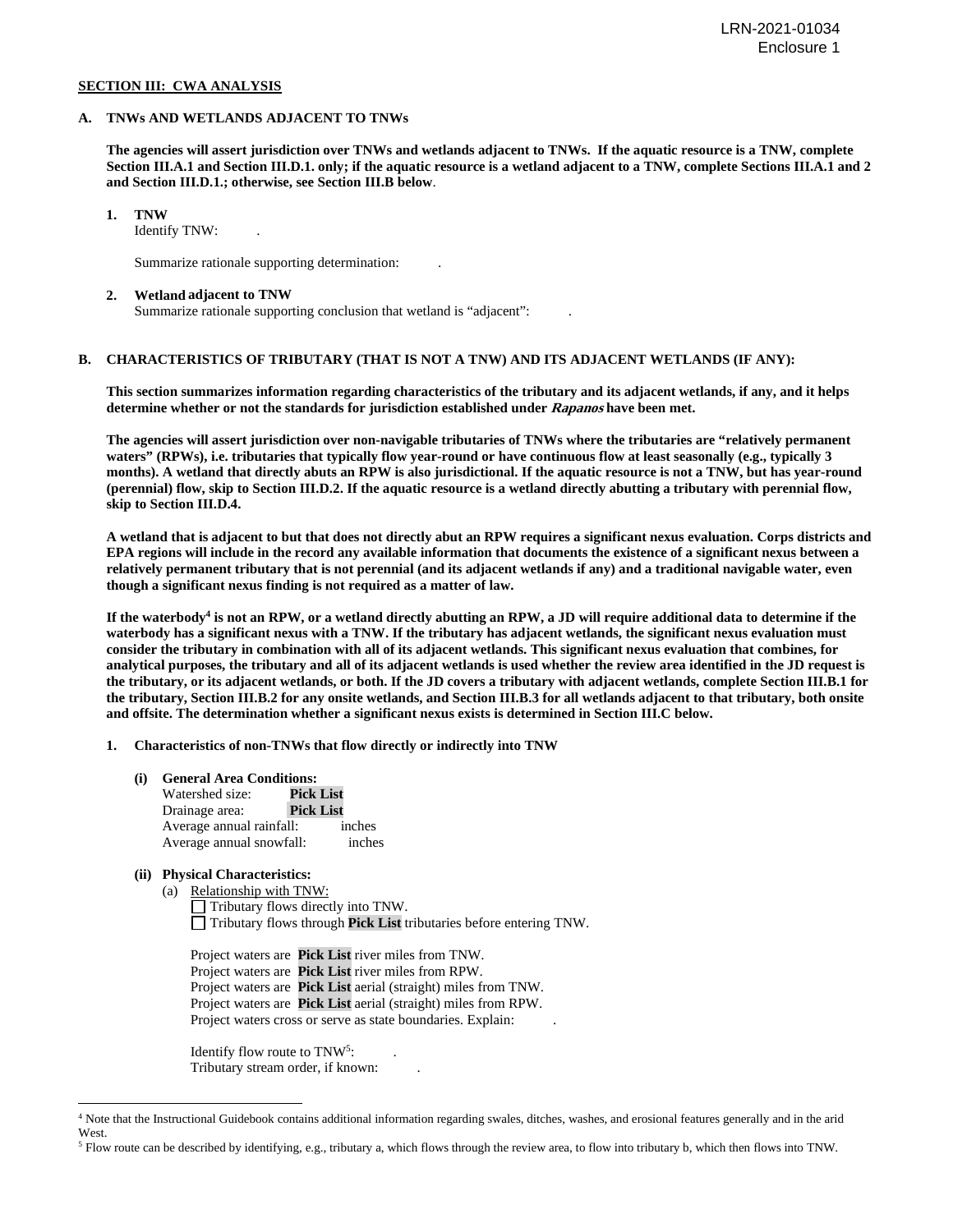| (b) | <b>General Tributary Characteristics (check all that apply):</b><br><b>Tributary</b> is:<br>Natural<br>Artificial (man-made). Explain:<br>Manipulated (man-altered). Explain:                                                                                                                                                                                                                                                                                                                                                                                                                                                                               |
|-----|-------------------------------------------------------------------------------------------------------------------------------------------------------------------------------------------------------------------------------------------------------------------------------------------------------------------------------------------------------------------------------------------------------------------------------------------------------------------------------------------------------------------------------------------------------------------------------------------------------------------------------------------------------------|
|     | Tributary properties with respect to top of bank (estimate):<br>Average width:<br>feet<br>Average depth:<br>feet<br>Average side slopes: Pick List.                                                                                                                                                                                                                                                                                                                                                                                                                                                                                                         |
|     | Primary tributary substrate composition (check all that apply):<br>Silts<br>Sands<br>$\blacksquare$<br>Concrete<br>Cobbles<br>Gravel<br>Muck<br>Vegetation. Type/% cover:<br>Bedrock<br>Other. Explain:                                                                                                                                                                                                                                                                                                                                                                                                                                                     |
|     | Tributary condition/stability [e.g., highly eroding, sloughing banks]. Explain:<br>Presence of run/riffle/pool complexes. Explain:<br>Tributary geometry: Pick List<br>Tributary gradient (approximate average slope):<br>%                                                                                                                                                                                                                                                                                                                                                                                                                                 |
| (c) | Flow:<br>Tributary provides for: Pick List<br>Estimate average number of flow events in review area/year: Pick List<br>Describe flow regime:<br>Other information on duration and volume:                                                                                                                                                                                                                                                                                                                                                                                                                                                                   |
|     | Surface flow is: Pick List. Characteristics:                                                                                                                                                                                                                                                                                                                                                                                                                                                                                                                                                                                                                |
|     | Subsurface flow: Pick List. Explain findings:<br>$\Box$ Dye (or other) test performed:                                                                                                                                                                                                                                                                                                                                                                                                                                                                                                                                                                      |
|     | Tributary has (check all that apply):<br>Bed and banks<br>OHWM <sup>6</sup> (check all indicators that apply):<br>clear, natural line impressed on the bank<br>the presence of litter and debris<br>destruction of terrestrial vegetation<br>changes in the character of soil<br>shelving<br>the presence of wrack line<br>vegetation matted down, bent, or absent<br>$\Box$<br>sediment sorting<br>$\Box$<br>leaf litter disturbed or washed away<br>scour<br>sediment deposition<br>multiple observed or predicted flow events<br>abrupt change in plant community<br>water staining<br>other (list):<br>$\Box$ Discontinuous OHWM. <sup>7</sup> Explain: |
|     | If factors other than the OHWM were used to determine lateral extent of CWA jurisdiction (check all that apply):<br>$\Box$ High Tide Line indicated by:<br>Mean High Water Mark indicated by:<br>oil or scum line along shore objects<br>survey to available datum;<br>fine shell or debris deposits (foreshore)<br>physical markings;<br>physical markings/characteristics<br>vegetation lines/changes in vegetation types.<br>tidal gauges<br>other (list):                                                                                                                                                                                               |
|     | (iii) Chemical Characteristics:                                                                                                                                                                                                                                                                                                                                                                                                                                                                                                                                                                                                                             |

Characterize tributary (e.g., water color is clear, discolored, oily film; water quality; general watershed characteristics, etc.). Explain:

Identify specific pollutants, if known:

<sup>6</sup> A natural or man-made discontinuity in the OHWM does not necessarily sever jurisdiction (e.g., where the stream temporarily flows underground, or where the OHWM has been removed by development or agricultural practices). Where there is a break in the OHWM that is unrelated to the waterbody's flow regime (e.g., flow over a rock outcrop or through a culvert), the agencies will look for indicators of flow above and below the break. 7 Ibid.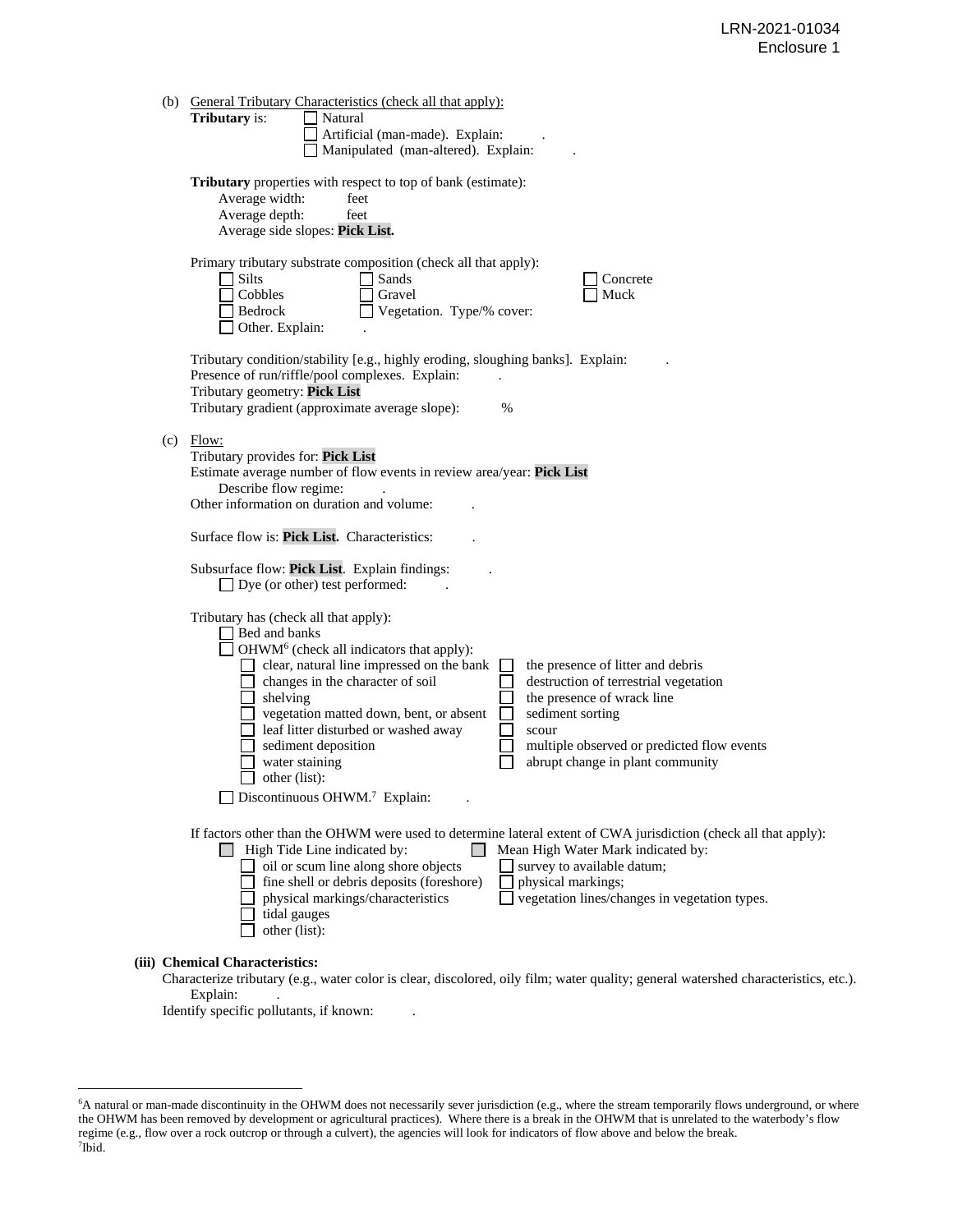#### **(iv) Biological Characteristics. Channel supports (check all that apply):**

- $\Box$  Riparian corridor. Characteristics (type, average width):
- Wetland fringe. Characteristics:
- Habitat for:
	- Federally Listed species. Explain findings:
	- $\Box$  Fish/spawn areas. Explain findings:
	- $\Box$  Other environmentally-sensitive species. Explain findings:

Aquatic/wildlife diversity. Explain findings: .

# **2. Characteristics of wetlands adjacent to non-TNW that flow directly or indirectly into TNW**

#### **(i) Physical Characteristics:**

- (a) General Wetland Characteristics: Properties: Wetland size: acres Wetland type. Explain: Wetland quality. Explain: Project wetlands cross or serve as state boundaries. Explain: .
- (b) General Flow Relationship with Non-TNW: Flow is: Pick List. Explain:

 Surface flow is**: Pick List**  Characteristics: .

 Subsurface flow: **Pick List**. Explain findings: .  $\Box$  Dye (or other) test performed:

## (c) Wetland Adjacency Determination with Non-TNW:

- Directly abutting
- $\Box$  Not directly abutting
	- Discrete wetland hydrologic connection. Explain:
	- Ecological connection. Explain:
	- $\Box$  Separated by berm/barrier. Explain:

# (d) Proximity (Relationship) to TNW

Project wetlands are **Pick List** river miles from TNW. Project waters are **Pick List** aerial (straight) miles from TNW. Flow is from: **Pick List.** Estimate approximate location of wetland as within the **Pick List** floodplain.

# **(ii) Chemical Characteristics:**

Characterize wetland system (e.g., water color is clear, brown, oil film on surface; water quality; general watershed characteristics; etc.). Explain: Identify specific pollutants, if known: .

# **(iii) Biological Characteristics. Wetland supports (check all that apply):**

- $\Box$  Riparian buffer. Characteristics (type, average width):
	- Vegetation type/percent cover. Explain:
- Habitat for:
	- Federally Listed species. Explain findings:
	- Fish/spawn areas. Explain findings: .
	- Other environmentally-sensitive species. Explain findings: .
	- $\Box$  Aquatic/wildlife diversity. Explain findings:

# **3. Characteristics of all wetlands adjacent to the tributary (if any)**

All wetland(s) being considered in the cumulative analysis: **Pick List** Approximately ( ) acres in total are being considered in the cumulative analysis.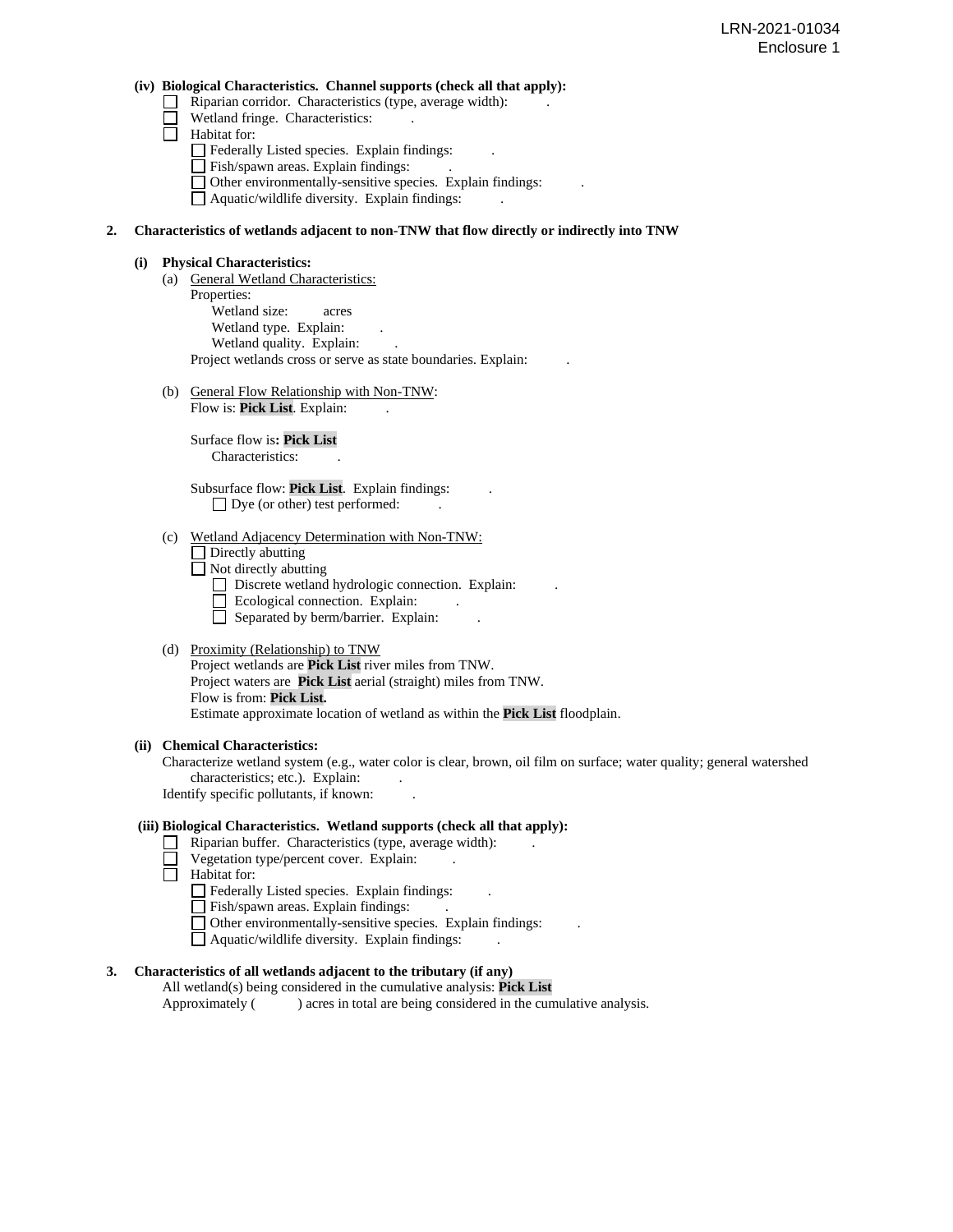For each wetland, specify the following:

Directly abuts? (Y/N) Size (in acres) Directly abuts? (Y/N) Size (in acres)

Summarize overall biological, chemical and physical functions being performed: .

## **C. SIGNIFICANT NEXUS DETERMINATION**

**A significant nexus analysis will assess the flow characteristics and functions of the tributary itself and the functions performed by any wetlands adjacent to the tributary to determine if they significantly affect the chemical, physical, and biological integrity of a TNW. For each of the following situations, a significant nexus exists if the tributary, in combination with all of its adjacent wetlands, has more than a speculative or insubstantial effect on the chemical, physical and/or biological integrity of a TNW. Considerations when evaluating significant nexus include, but are not limited to the volume, duration, and frequency of the flow of water in the tributary and its proximity to a TNW, and the functions performed by the tributary and all its adjacent wetlands. It is not appropriate to determine significant nexus based solely on any specific threshold of distance (e.g. between a tributary and its adjacent wetland or between a tributary and the TNW). Similarly, the fact an adjacent wetland lies within or outside of a floodplain is not solely determinative of significant nexus.** 

**Draw connections between the features documented and the effects on the TNW, as identified in the** *Rapanos* **Guidance and discussed in the Instructional Guidebook. Factors to consider include, for example:**

- Does the tributary, in combination with its adjacent wetlands (if any), have the capacity to carry pollutants or flood waters to TNWs, or to reduce the amount of pollutants or flood waters reaching a TNW?
- Does the tributary, in combination with its adjacent wetlands (if any), provide habitat and lifecycle support functions for fish and other species, such as feeding, nesting, spawning, or rearing young for species that are present in the TNW?
- Does the tributary, in combination with its adjacent wetlands (if any), have the capacity to transfer nutrients and organic carbon that support downstream foodwebs?
- Does the tributary, in combination with its adjacent wetlands (if any), have other relationships to the physical, chemical, or biological integrity of the TNW?

#### **Note: the above list of considerations is not inclusive and other functions observed or known to occur should be documented below:**

- **1. Significant nexus findings for non-RPW that has no adjacent wetlands and flows directly or indirectly into TNWs.** Explain findings of presence or absence of significant nexus below, based on the tributary itself, then go to Section III.D: .
- **2. Significant nexus findings for non-RPW and its adjacent wetlands, where the non-RPW flows directly or indirectly into TNWs.** Explain findings of presence or absence of significant nexus below, based on the tributary in combination with all of its adjacent wetlands, then go to Section III.D: .
- **3. Significant nexus findings for wetlands adjacent to an RPW but that do not directly abut the RPW.** Explain findings of presence or absence of significant nexus below, based on the tributary in combination with all of its adjacent wetlands, then go to Section III.D:

# **D. DETERMINATIONS OF JURISDICTIONAL FINDINGS. THE SUBJECT WATERS/WETLANDS ARE (CHECK ALL THAT APPLY):**

- **1. TNWs and Adjacent Wetlands.** Check all that apply and provide size estimates in review area:<br>
TNWs: linear feet width (ft), Or, acres. width (ft), Or, acres.  $\Box$  Wetlands adjacent to TNWs: acres.
- **2. RPWs that flow directly or indirectly into TNWs.** 
	- Tributaries of TNWs where tributaries typically flow year-round are jurisdictional. Provide data and rationale indicating that tributary is perennial: .
	- $\Box$  Tributaries of TNW where tributaries have continuous flow "seasonally" (e.g., typically three months each year) are jurisdictional. Data supporting this conclusion is provided at Section III.B. Provide rationale indicating that tributary flows seasonally: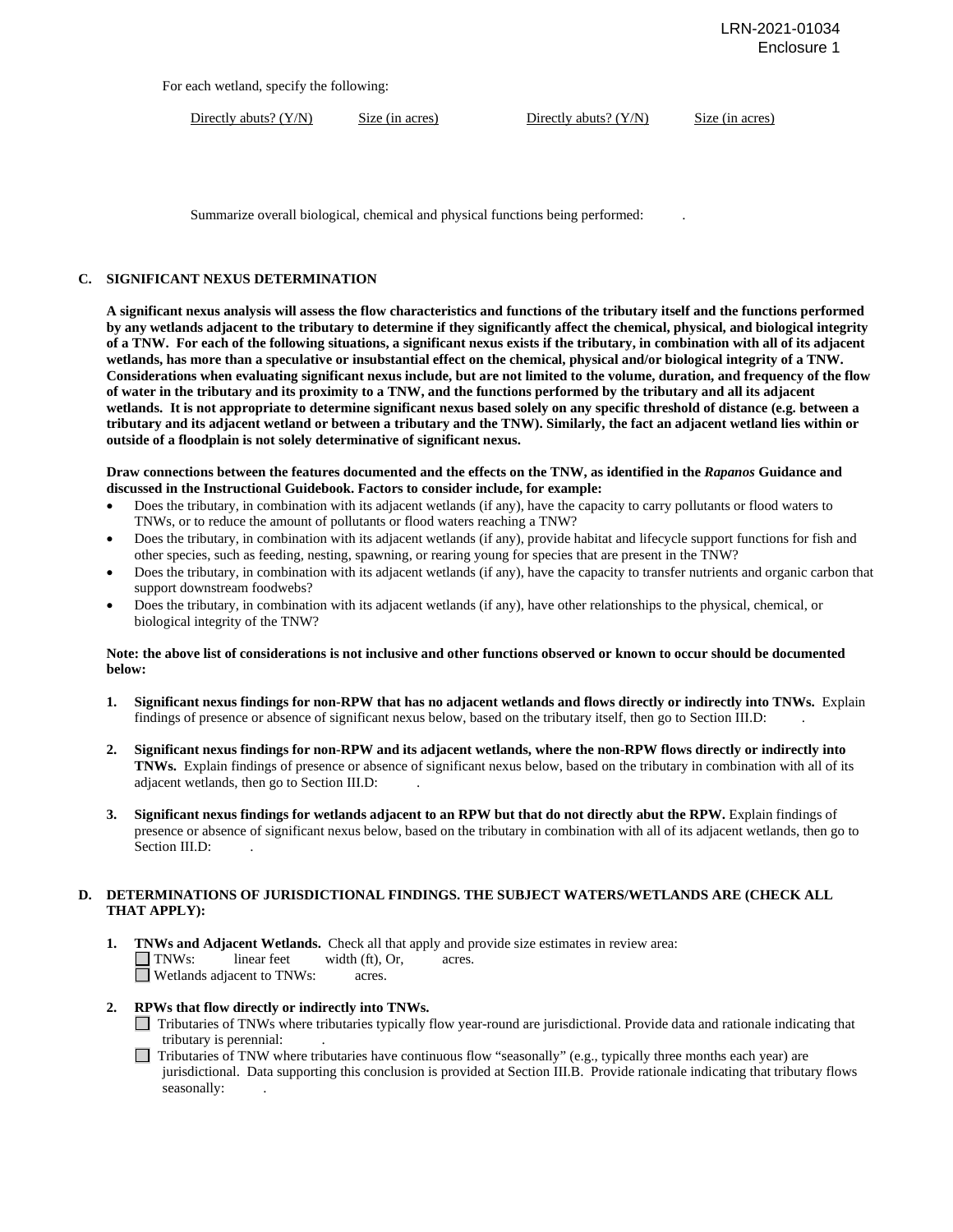Provide estimates for jurisdictional waters in the review area (check all that apply):

- Tributary waters:linear feetwidth (ft).
- □ Other non-wetland waters: acres.
	- Identify type(s) of waters: .
- **3. Non-RPWs8 that flow directly or indirectly into TNWs.**
	- Waterbody that is not a TNW or an RPW, but flows directly or indirectly into a TNW, and it has a significant nexus with a TNW is jurisdictional. Data supporting this conclusion is provided at Section III.C.

Provide estimates for jurisdictional waters within the review area (check all that apply):

- Tributary waters:linear feetwidth (ft).
- □ Other non-wetland waters: acres.
	- Identify type(s) of waters: **.**

# **4. Wetlands directly abutting an RPW that flow directly or indirectly into TNWs.**

**EXECUTE:** Wetlands directly abut RPW and thus are jurisdictional as adjacent wetlands.

- Wetlands directly abutting an RPW where tributaries typically flow year-round. Provide data and rationale indicating that tributary is perennial in Section III.D.2, above. Provide rationale indicating that wetland is directly abutting an RPW: **.**
- Wetlands directly abutting an RPW where tributaries typically flow "seasonally." Provide data indicating that tributary is seasonal in Section III.B and rationale in Section III.D.2, above. Provide rationale indicating that wetland is directly abutting an RPW: .

Provide acreage estimates for jurisdictional wetlands in the review area:acres.

# **5. Wetlands adjacent to but not directly abutting an RPW that flow directly or indirectly into TNWs.**

 $\Box$  Wetlands that do not directly abut an RPW, but when considered in combination with the tributary to which they are adjacent and with similarly situated adjacent wetlands, have a significant nexus with a TNW are jurisidictional. Data supporting this conclusion is provided at Section III.C.

Provide acreage estimates for jurisdictional wetlands in the review area:acres.

# **6. Wetlands adjacent to non-RPWs that flow directly or indirectly into TNWs.**

Wetlands adjacent to such waters, and have when considered in combination with the tributary to which they are adjacent and with similarly situated adjacent wetlands, have a significant nexus with a TNW are jurisdictional. Data supporting this conclusion is provided at Section III.C.

Provide estimates for jurisdictional wetlands in the review area: acres.

- **7. Impoundments of jurisdictional waters. 9**
	- As a general rule, the impoundment of a jurisdictional tributary remains jurisdictional.
		- Demonstrate that impoundment was created from "waters of the U.S.," or
		- Demonstrate that water meets the criteria for one of the categories presented above (1-6), or
	- Demonstrate that water is isolated with a nexus to commerce (see E below).

#### **E. ISOLATED [INTERSTATE OR INTRA-STATE] WATERS, INCLUDING ISOLATED WETLANDS, THE USE, DEGRADATION OR DESTRUCTION OF WHICH COULD AFFECT INTERSTATE COMMERCE, INCLUDING ANY SUCH WATERS (CHECK ALL THAT APPLY):10** П

- which are or could be used by interstate or foreign travelers for recreational or other purposes.
- П from which fish or shellfish are or could be taken and sold in interstate or foreign commerce.
- $\Box$ which are or could be used for industrial purposes by industries in interstate commerce.
- Interstate isolated waters.Explain: .
- □ Other factors. Explain:

#### **Identify water body and summarize rationale supporting determination:** .

<sup>&</sup>lt;sup>8</sup>See Footnote #3.

 $9$  To complete the analysis refer to the key in Section III.D.6 of the Instructional Guidebook.

**<sup>10</sup> Prior to asserting or declining CWA jurisdiction based solely on this category, Corps Districts will elevate the action to Corps and EPA HQ for review consistent with the process described in the Corps/EPA** *Memorandum Regarding CWA Act Jurisdiction Following Rapanos.*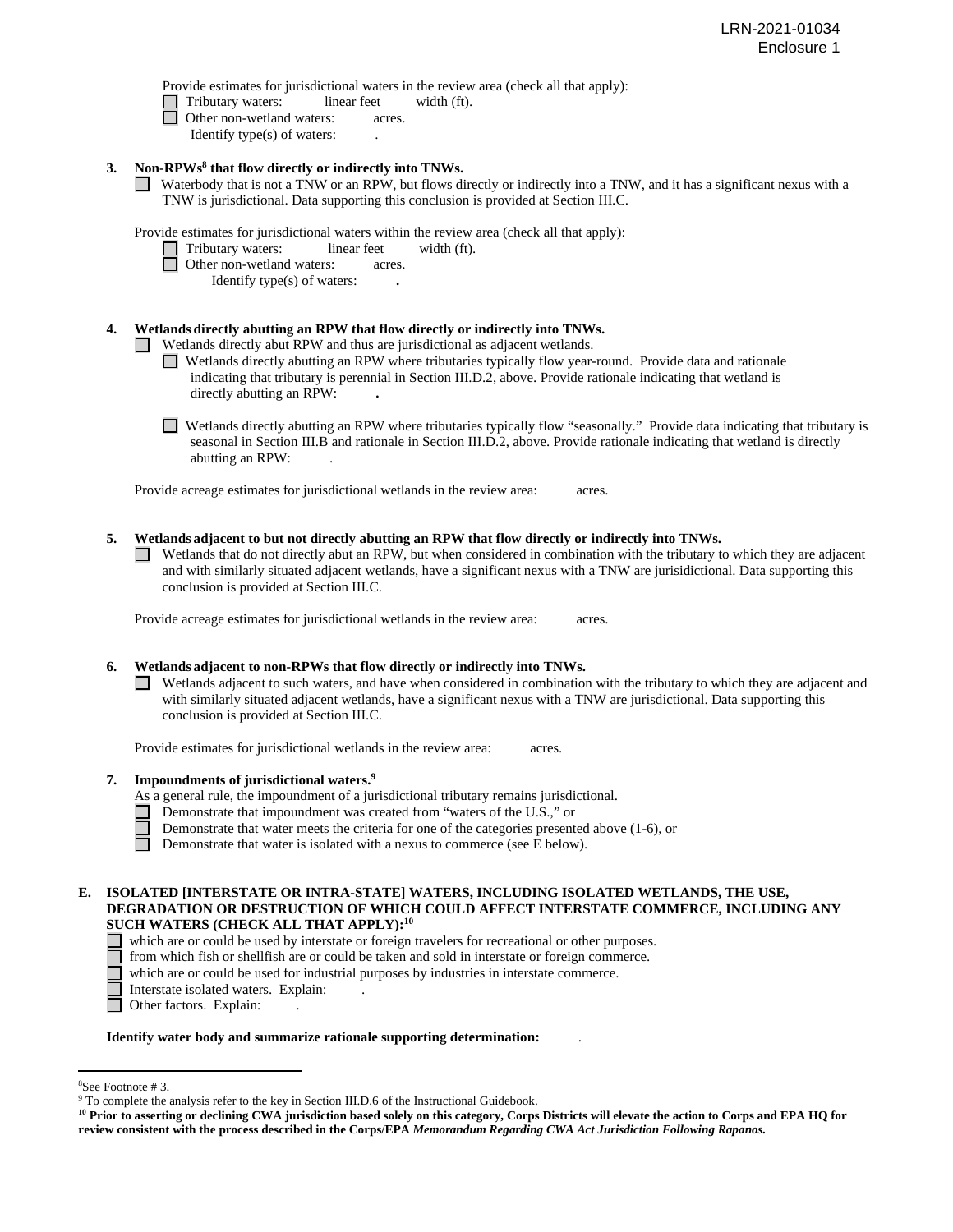Provide estimates for jurisdictional waters in the review area (check all that apply):

Tributary waters: linear feet width (ft).<br>
Other non-wetland waters: acres.

Other non-wetland waters: acres.

- Identify type(s) of waters: **.**
- **Netlands:** acres.

# **F. NON-JURISDICTIONAL WATERS, INCLUDING WETLANDS (CHECK ALL THAT APPLY):**

- $\Box$  If potential wetlands were assessed within the review area, these areas did not meet the criteria in the 1987 Corps of Engineers Wetland Delineation Manual and/or appropriate Regional Supplements.
- **Review area included isolated waters with no substantial nexus to interstate (or foreign) commerce.** 
	- **Prior to the Jan 2001 Supreme Court decision in "***SWANCC***," the review area would have been regulated based solely on the** "Migratory Bird Rule" (MBR).
	- Waters do not meet the "Significant Nexus" standard, where such a finding is required for jurisdiction. Explain: **.**

Other: (explain, if not covered above): **Ephmeral stream EPH-1 flows for approximately 377 feet through the review area before terminating into a sinkhole where no connection to a TNW is known. EPH-1 does not drain directly or indirectly to any waters of the United States and does not support a link to interstate or foreign commerce, because it is not known to be used by interstate or foreign travelors for recreation or other purposes; does not produce fish or shellfish that could be taken and sold in interstate or foreign commerce and is not known to be used for industrial purposes by industries in interstate commerce. The USACE considers EPH-1 a non-tributary and not jurisdictional under Section 404j of the Clean Water Act as defined by 33 CFR Part 328.3(a).**

**Ponds PND-1 & 2 are open water farm ponds dug in the upland soil series Talbott silt loam, were not dug in a jurisdictional tributary and with no connection to downstream jurisdictional waters. Per 33 CFR Part 238.3(b) "Artificial lakes and ponds created by the excavation and/or diking of dry land to collect and retain water which are used exclusively for such purposes as stock watering…". I have determined PND-1 & 2 are not waters of the United States and are not jurisdictional under Section 404 of the Clean Water Act as defined by 33 CFR Part 328.3(b).**

Provide acreage estimates for non-jurisdictional waters in the review area, where the sole potential basis of jurisdiction is the MBR factors (i.e., presence of migratory birds, presence of endangered species, use of water for irrigated agriculture), using best professional judgment (check all that apply):<br>  $\Box$  Non-wetland waters (i.e., ri

Non-wetland waters (i.e., rivers, streams):linear feetwidth (ft).

Lakes/ponds: acres.<br>Other non-wetland waters:

acres. List type of aquatic resource:

Wetlands: acres.

Provide acreage estimates for non-jurisdictional waters in the review area that do not meet the "Significant Nexus" standard, where such a finding is required for jurisdiction (check all that apply):

- Non-wetland waters (i.e., rivers, streams):linear feet,width (ft).
- $\Box$ Lakes/ponds: acres.
	- Other non-wetland waters: acres. List type of aquatic resource:
	- Wetlands: acres.

# **SECTION IV: DATA SOURCES.**

**A. SUPPORTING DATA. Data reviewed for JD (check all that apply -** checked items shall be included in case file and, where checked and requested, appropriately reference sources below):

 $\boxtimes$  Maps, plans, plots or plat submitted by or on behalf of the applicant/consultant:"Hydrological Determination (HD) Report - Miller Lane/Benz Property, Christiana, Rutherford County, Tennessee", dated November 29, 2021 and updated feature location map, dated January 17, 2022.

 $\boxtimes$  Data sheets prepared/submitted by or on behalf of the applicant/consultant.

- $\boxtimes$  Office concurs with data sheets/delineation report.
	- $\boxtimes$  Office does not concur with data sheets/delineation report.
- Data sheets prepared by the Corps: .
- Corps navigable waters' study: .
- U.S. Geological Survey Hydrologic Atlas: .
	- USGS NHD data.
	- □ USGS 8 and 12 digit HUC maps.

 $\boxtimes$  U.S. Geological Survey map(s). Cite scale & quad name: "Hydrological Determination (HD) Report - Miller Lane/Benz Property, Christiana, Rutherford County, Tennessee", dated November 29, 2021.

USDA Natural Resources Conservation Service Soil Survey. Citation:"Hydrological Determination (HD) Report - Miller Lane/Benz Property, Christiana, Rutherford County, Tennessee", dated November 29, 2021.